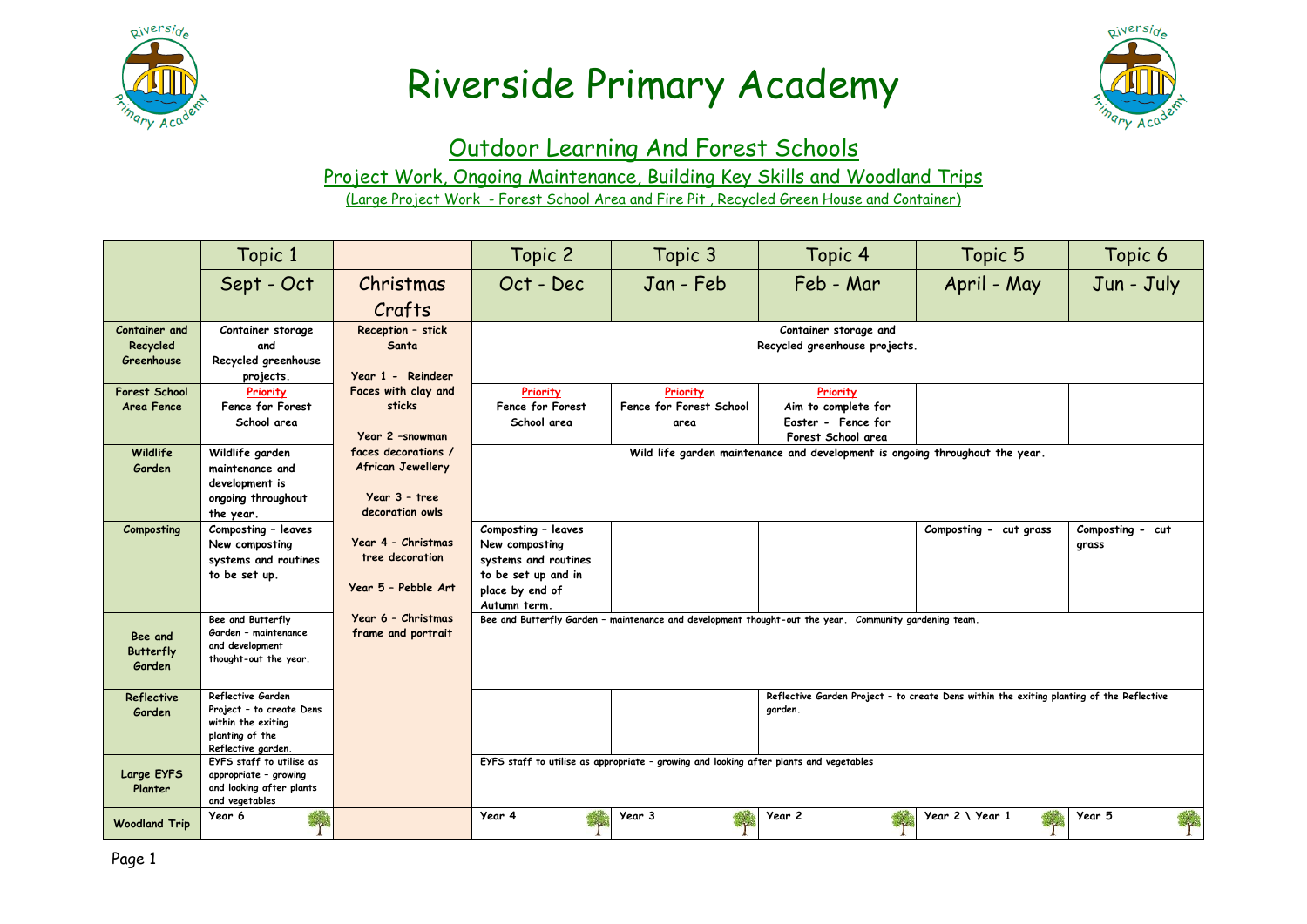



### Outdoor Learning And Forest Schools EYFS

| Year group  | Topic 1                                                                                                                                                                                                                      | Topic 2                                                                                                                                                                                                                                                                                                                                                                                                             | Topic 3                                                                                                                                                                                                                                                                                                                                                                                                                                                                                                                                                                 | Topic 4                                                                                                                                                                                                                                            | Topic 5                                                                                                                                                                                                                                                                | Topic 6                                                                                                                                                                                                                                        |
|-------------|------------------------------------------------------------------------------------------------------------------------------------------------------------------------------------------------------------------------------|---------------------------------------------------------------------------------------------------------------------------------------------------------------------------------------------------------------------------------------------------------------------------------------------------------------------------------------------------------------------------------------------------------------------|-------------------------------------------------------------------------------------------------------------------------------------------------------------------------------------------------------------------------------------------------------------------------------------------------------------------------------------------------------------------------------------------------------------------------------------------------------------------------------------------------------------------------------------------------------------------------|----------------------------------------------------------------------------------------------------------------------------------------------------------------------------------------------------------------------------------------------------|------------------------------------------------------------------------------------------------------------------------------------------------------------------------------------------------------------------------------------------------------------------------|------------------------------------------------------------------------------------------------------------------------------------------------------------------------------------------------------------------------------------------------|
| Subject     |                                                                                                                                                                                                                              |                                                                                                                                                                                                                                                                                                                                                                                                                     |                                                                                                                                                                                                                                                                                                                                                                                                                                                                                                                                                                         |                                                                                                                                                                                                                                                    |                                                                                                                                                                                                                                                                        |                                                                                                                                                                                                                                                |
| <b>EYFS</b> | Outdoor Learning:<br>Forest Schools:<br>How to play and<br>follow rules and<br>instructions<br>Safety and using<br>tools<br>Sorting natural<br>materials<br>Cones<br>Conkers<br>Leaves<br>Shapes found in the<br>environment | will always be available as well as gross motor activities including bikes and soft play.<br>Activities such as role play, creative equipment will be led by the pupils own interests.<br>Forest Schools:<br>How to play and<br>follow rules and<br>instructions<br>Make calendar by<br>using rubbings<br>Ordering and<br>sorting natural<br>materials<br>Developing number<br>work<br>Sounds in the<br>environment | Provision throughout the curriculum is mirrored indoor and outdoor. Opportunities for counting, number recognition, reading and writing are made available outside. Sand and water<br>Forest Schools:<br>How to play and<br>follow rules and<br>instructions<br>Making boats from<br>recycled materials<br>Investigation<br>different natural<br>materials and their<br>properties<br>Ordering and<br>sorting natural<br>materials by size                                                                                                                              | Forest Schools:<br>How to play and<br>follow rules and<br>instructions<br>Animal sounds<br>Sorting, matching<br>and ordering<br>Being nature<br>detectives - can we<br>identify the season?<br>Looking for tadpoles<br>and wildlife<br>Looking for | Forest Schools:<br>How to play and<br>follow rules and<br>instructions<br>Telling stories in<br>different outdoor<br>environments<br>independently or as<br>a class<br>Keeping safe and<br>$\bullet$<br>using tools for<br>planting and growing<br>Scattering wildlife | Forest Schools:<br>How to play and<br>follow rules and<br>instructions<br>Telling stories in<br>different outdoor<br>environments<br>independently or as<br>a class<br>Caring for<br>(watering and<br>feeding) our plants<br>and outdoor areas |
|             | Sorting sticks and<br>stones<br>Nature art<br>Leaf printing<br>Bark rubbing<br>Shapes to make<br>woodland creatures                                                                                                          | Phonics and initial<br>sounds<br>prepared for weather like this? How does this weather make us feel?<br>Physical Health and Well -Being Link - Physical Health and Fitness                                                                                                                                                                                                                                          | Seasonal Changes to be discussed / questioned / talked about with pupils reqularly during outdoor and forest school sessions. What is the Weather like today? Which season is it? How can we be<br>The characteristics and mental and physical benefits of an active lifestyle. The importance of building regular exercise into daily and weekly routines and how to achieve this; for<br>example walking or cycling to school, a daily active mile or other forms of regular, vigorous exercise. The risks associated with an inactive lifestyle (including obesity). | evidence of spring<br>flowers                                                                                                                                                                                                                      | seeds<br><b>Introduction to</b><br>knots                                                                                                                                                                                                                               | Introduction to<br>knots                                                                                                                                                                                                                       |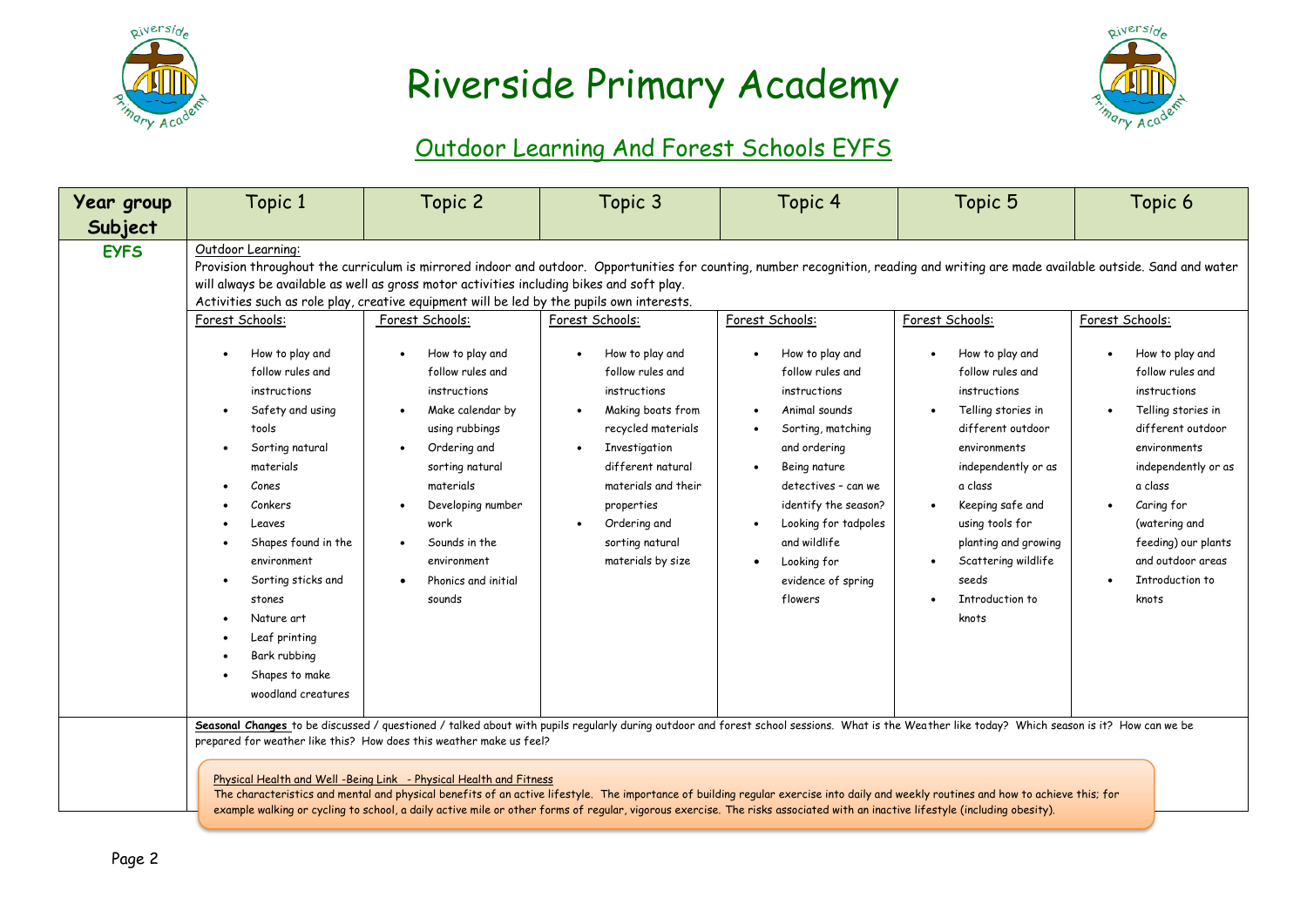



#### Outdoor Learning and Forest Schools Curriculum Overview - Key Stage One

| Year group                | Topic 1                                                                                                                                                                                                                                                                                                                                                                                                                                                       | Topic 2                                                                                                                                                                                                                                                                                     | Topic 3                                                                                                                                                                                                                                                                                                                                                              | Topic 4                                                                                                                                                                                                                                                                     | Topic 5                                                                                                                                                                                                                                                                                                                                                                        | Topic 6                                                                                                                                                                                                                                                                                                                                                                          |
|---------------------------|---------------------------------------------------------------------------------------------------------------------------------------------------------------------------------------------------------------------------------------------------------------------------------------------------------------------------------------------------------------------------------------------------------------------------------------------------------------|---------------------------------------------------------------------------------------------------------------------------------------------------------------------------------------------------------------------------------------------------------------------------------------------|----------------------------------------------------------------------------------------------------------------------------------------------------------------------------------------------------------------------------------------------------------------------------------------------------------------------------------------------------------------------|-----------------------------------------------------------------------------------------------------------------------------------------------------------------------------------------------------------------------------------------------------------------------------|--------------------------------------------------------------------------------------------------------------------------------------------------------------------------------------------------------------------------------------------------------------------------------------------------------------------------------------------------------------------------------|----------------------------------------------------------------------------------------------------------------------------------------------------------------------------------------------------------------------------------------------------------------------------------------------------------------------------------------------------------------------------------|
| Subject                   |                                                                                                                                                                                                                                                                                                                                                                                                                                                               |                                                                                                                                                                                                                                                                                             |                                                                                                                                                                                                                                                                                                                                                                      |                                                                                                                                                                                                                                                                             |                                                                                                                                                                                                                                                                                                                                                                                |                                                                                                                                                                                                                                                                                                                                                                                  |
| Year 1                    | Outdoor Learning:<br>Investing the local area and<br>identifying old and new<br>features of our community.<br>Transition work considering<br>pupil have only just left<br>reception providing indoor /<br>outdoor provsion for those<br>pupils on Ealry Learning Goals.<br>Forest School:<br>Art attack portraits<br>Investigate our<br>school's outdoor<br>environment<br>Healthy eating -<br>what comes from<br>the earth?<br>Which foods are<br>processed? | Outdoor Learning:<br>Link physical exercise with<br>science - pushes and pulls eq.<br>Pupils using bikes, speeding up,<br>slowing down, changing<br>directions pushing and pulling.<br>Use soft play area.<br>Forest School:<br>Using tools<br>Introduction to<br>knots<br>Direction games. | Outdoor Learning:<br>Identify different styles of<br>buildings in the local area,<br>homes, offices, shops, industrial<br>estates etc. Visit community<br>garden - how can we improve<br>the garden?<br>Forest School:<br>Building dens and<br>structures using<br>natural materials<br>Sustainability linked<br>with improvement of<br>our environment.             | Outdoor learning: opportunities<br>will be utilised if appropriate<br>to the learning. Also see<br>collapsed week planning.<br>Forest School:<br>Superhero games<br>Trash monster<br>recycling - thinking<br>game<br>Superhero assault<br>course with natural<br>materials. | Outdoor Learning:<br>Grow plants and flowers in the<br>bee and butterfly garden /<br>classroom garden links to<br>science.<br>Forest School:<br>Outdoor camping<br>experiences with<br>fire pit.<br>Growing peppers<br>from seeds<br>Outdoor musical<br>instruments - wind<br>chimes using natural<br>materials<br>Following routes on<br>maps of the local<br>area and parks. | Outdoor Learning:<br>Fieldwork, observations and<br>recording information at the<br>seaside. Evidence of animals<br>and their habitats.<br>Forest school:<br>Pond life and pond<br>habitat - compare<br>and contrast<br>between sea life<br>and pond life.<br>Looking after our<br>environment making<br>decisions of what is<br>right and wrong.-<br>pollutions, litter<br>etc. |
| Art and<br><b>DT Link</b> |                                                                                                                                                                                                                                                                                                                                                                                                                                                               | prepared for weather like this? How does this weather make us feel?<br>Physical Health and Well -Being Link - Physical Health and Fitness                                                                                                                                                   | Seasonal changes to be discussed / questioned / talked about with pupils regularly during outdoor and forest school sessions. What is the Weather like today? Which season is it? How can we be                                                                                                                                                                      |                                                                                                                                                                                                                                                                             | Orienteering<br><b>WOODLAND</b><br>TRTP                                                                                                                                                                                                                                                                                                                                        |                                                                                                                                                                                                                                                                                                                                                                                  |
|                           |                                                                                                                                                                                                                                                                                                                                                                                                                                                               |                                                                                                                                                                                                                                                                                             | The characteristics and mental and physical benefits of an active lifestyle. The importance of building regular exercise into daily and weekly routines and how to achieve this; for<br>example walking or cycling to school, a daily active mile or other forms of regular, vigorous exercise. The risks associated with an inactive lifestyle (including obesity). |                                                                                                                                                                                                                                                                             |                                                                                                                                                                                                                                                                                                                                                                                |                                                                                                                                                                                                                                                                                                                                                                                  |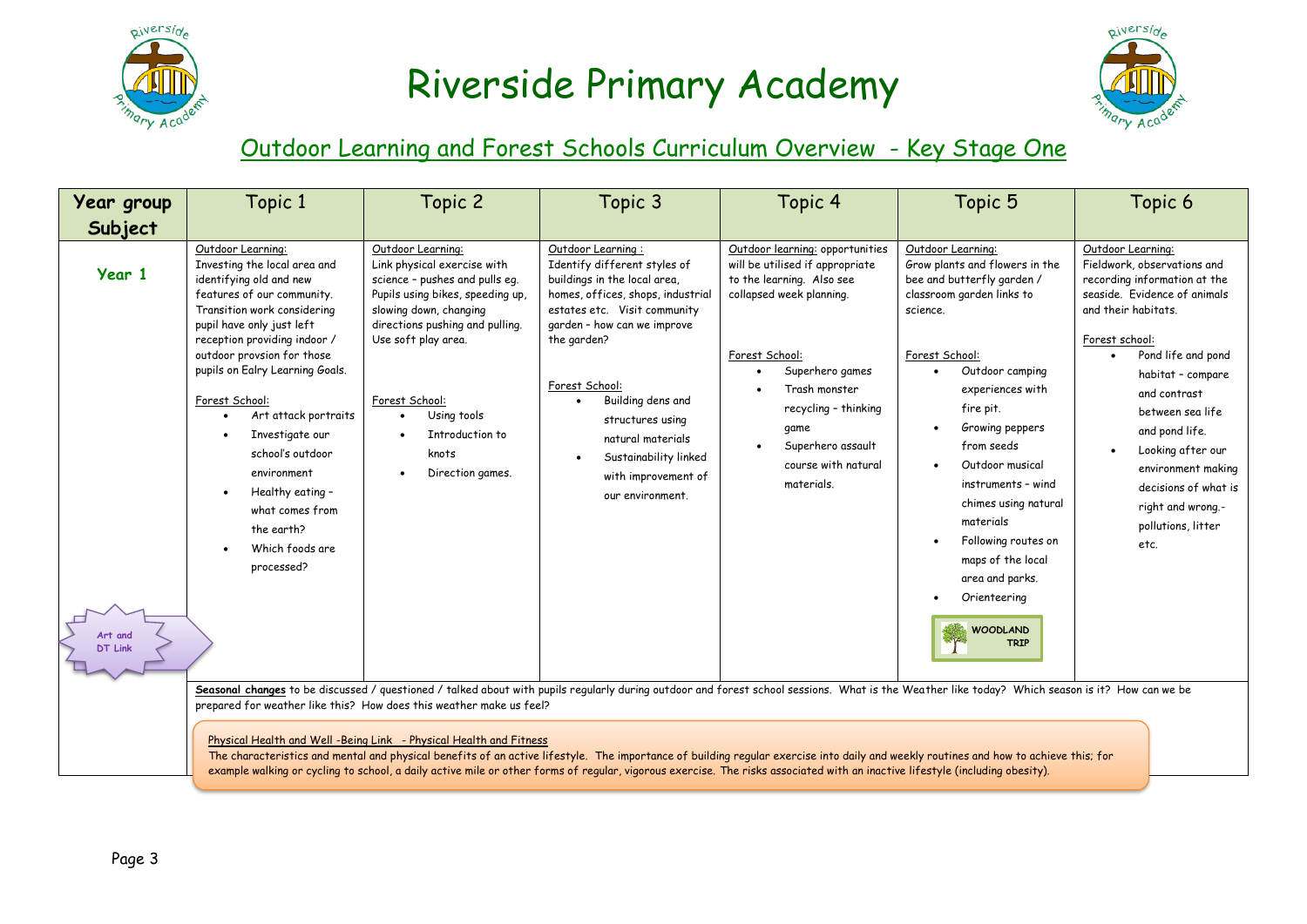



#### Outdoor Learning and Forest Schools Curriculum Overview - Key Stage One

| Year group<br>Subject               | Topic 1                                                                                                                                                                                                                                                                                                                                                                                                                                                                                                                                                                                                                                                                                                              | Topic 2                                                                                                                                                                                                                                                                                                                            | Topic 3                                                                                                                                                                                                        | Topic 4                                                                                                                                                                                                                                                                                                                            | Topic 5                                                                                                                                                                                                                                                                                                                                                | Topic 6                                                                                                                                                                                                                                                                                                       |  |  |
|-------------------------------------|----------------------------------------------------------------------------------------------------------------------------------------------------------------------------------------------------------------------------------------------------------------------------------------------------------------------------------------------------------------------------------------------------------------------------------------------------------------------------------------------------------------------------------------------------------------------------------------------------------------------------------------------------------------------------------------------------------------------|------------------------------------------------------------------------------------------------------------------------------------------------------------------------------------------------------------------------------------------------------------------------------------------------------------------------------------|----------------------------------------------------------------------------------------------------------------------------------------------------------------------------------------------------------------|------------------------------------------------------------------------------------------------------------------------------------------------------------------------------------------------------------------------------------------------------------------------------------------------------------------------------------|--------------------------------------------------------------------------------------------------------------------------------------------------------------------------------------------------------------------------------------------------------------------------------------------------------------------------------------------------------|---------------------------------------------------------------------------------------------------------------------------------------------------------------------------------------------------------------------------------------------------------------------------------------------------------------|--|--|
| Year 2<br>Art and<br><b>DT Link</b> | Outdoor Learning:<br>Simple orienteering activity -<br>to promote directional language<br>and position during visit to<br>Saltwell Park and use of the<br>maze.<br>Forest School:<br>Instructional and<br>direction games<br>moving with peers                                                                                                                                                                                                                                                                                                                                                                                                                                                                       | Outdoor Learning:<br>Orienteering activity - to<br>promote directional language<br>and position building upon the<br>skills from previous topic.<br>Forest School:<br>Using materials and<br>tools<br>Comparisons<br>between natural<br>materials and their<br>properties.<br>Recording<br>information in a<br>chart<br>Composting | Outdoor Learning:<br>Outdoor representation of the<br>GFL. Demonstrate how fire<br>travels and is blocked.<br>Forest School:<br>Fire pit rules and<br>safety<br>Cooking food<br>Hygiene for outdoor<br>cooking | Outdoor Learning:<br>To observe weather and<br>seasonal changes.<br>Forest School:<br>Cooking on the fire<br>pit<br>Healthy eating and<br>balanced diet<br>Food sources -<br>where does food<br>come from? How is<br>it prepared and how<br>is it eaten?<br>Poachers game<br>focusing upon<br>minibeast hunt and<br>stream habitat | Outdoor Learning:<br>Visit the Wildlife garden and<br>investigate habitats and food<br>chains. Pond, mini-beast hotel,<br>bog area etc. visit off site<br>habitats to compare.<br>Forest School:<br><b>WOODLAND</b><br><b>TRIP</b><br>Compare finding<br>from the woodland<br>trip to mini beasts<br>and habitats we<br>have in our school<br>grounds. | Outdoor Learning:<br>Field work- identify plants and<br>trees in the local community.<br>Forest School:<br>Food sources from<br>$\bullet$<br>other parts of the<br>world timeline<br><b>Building bridges</b><br>$\bullet$<br>with natural<br>materials<br>Evaluating<br>structures for<br>their effectiveness |  |  |
|                                     | Seasonal Changes to be discussed / questioned / talked about with pupils regularly during outdoor and forest school sessions. What is the Weather like today? Which season is it? How can we be<br>prepared for weather like this? How does this weather make us feel?<br>Physical Health and Well -Being Link - Physical Health and Fitness<br>The characteristics and mental and physical benefits of an active lifestyle. The importance of building regular exercise into daily and weekly routines and how to achieve this; for<br>example walking or cycling to school, a daily active mile or other forms of regular, vigorous exercise. The risks associated with an inactive lifestyle (including obesity). |                                                                                                                                                                                                                                                                                                                                    |                                                                                                                                                                                                                |                                                                                                                                                                                                                                                                                                                                    |                                                                                                                                                                                                                                                                                                                                                        |                                                                                                                                                                                                                                                                                                               |  |  |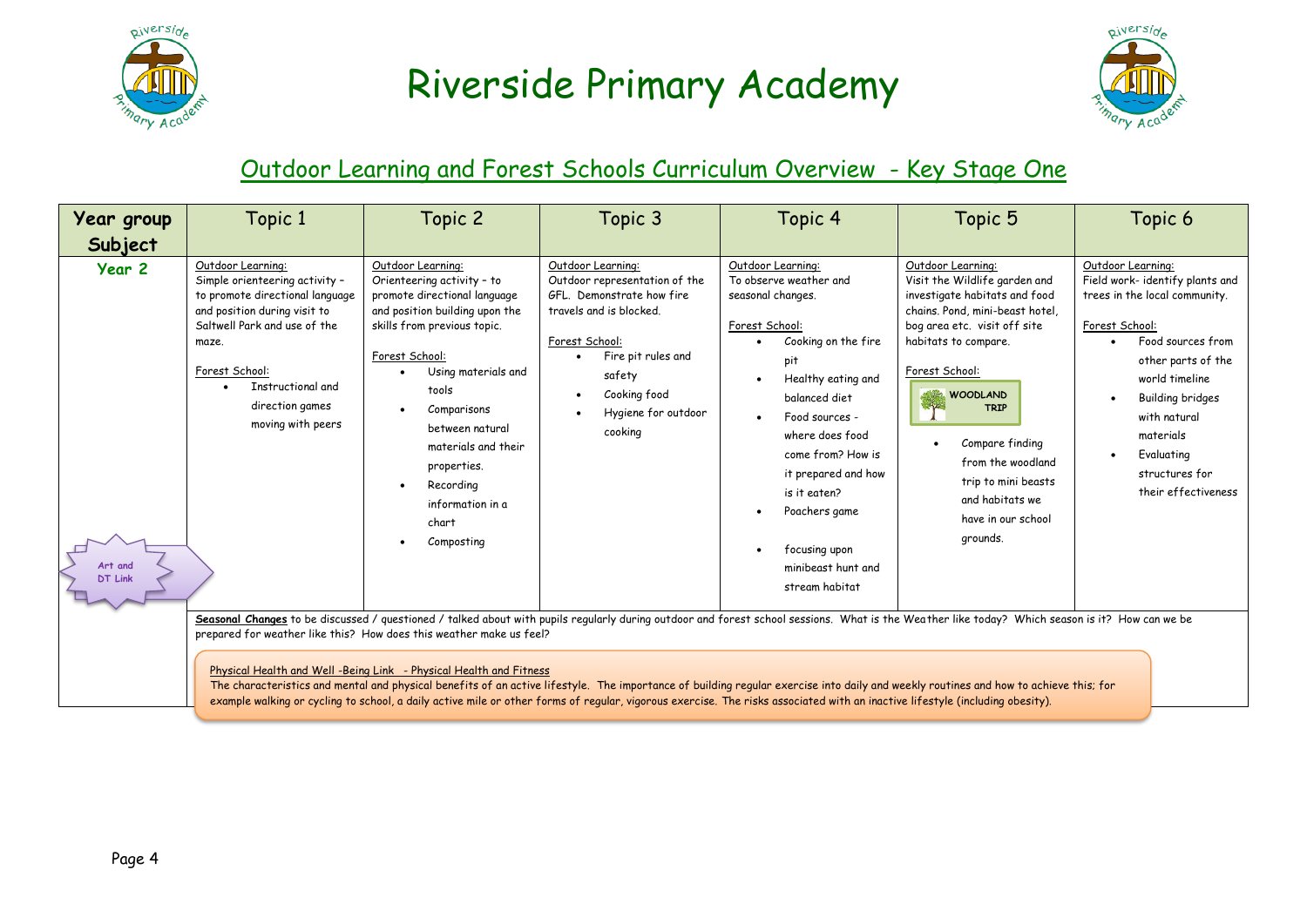



#### Outdoor Learning and Forest Schools Curriculum Overview - Lower Key Stage Two

| Year group                                                                                                                                                                                                                                                                                                                                                                                                                                 | Topic 1                                                                                                                                                                                                                                                                                                                                                                   | Topic 2                                                                                                                                                                                                                                                                                                                                                    | Topic 3                                                                                                                              | Topic 4                                                                                                                                                                                                                           | Topic 5                                                                                                                                                                                                                                                 | Topic 6                                                                                                                                                                                                                                                                                          |  |
|--------------------------------------------------------------------------------------------------------------------------------------------------------------------------------------------------------------------------------------------------------------------------------------------------------------------------------------------------------------------------------------------------------------------------------------------|---------------------------------------------------------------------------------------------------------------------------------------------------------------------------------------------------------------------------------------------------------------------------------------------------------------------------------------------------------------------------|------------------------------------------------------------------------------------------------------------------------------------------------------------------------------------------------------------------------------------------------------------------------------------------------------------------------------------------------------------|--------------------------------------------------------------------------------------------------------------------------------------|-----------------------------------------------------------------------------------------------------------------------------------------------------------------------------------------------------------------------------------|---------------------------------------------------------------------------------------------------------------------------------------------------------------------------------------------------------------------------------------------------------|--------------------------------------------------------------------------------------------------------------------------------------------------------------------------------------------------------------------------------------------------------------------------------------------------|--|
| Subject                                                                                                                                                                                                                                                                                                                                                                                                                                    |                                                                                                                                                                                                                                                                                                                                                                           |                                                                                                                                                                                                                                                                                                                                                            |                                                                                                                                      |                                                                                                                                                                                                                                   |                                                                                                                                                                                                                                                         |                                                                                                                                                                                                                                                                                                  |  |
| Year 3<br>Art and<br><b>DT Link</b>                                                                                                                                                                                                                                                                                                                                                                                                        | Outdoor Learning:<br>Visit our local world heritage<br>site - Dunston Staiths and<br>Derwent Walk to identify old<br>railway lines.<br>Encourage hedgehogs to make<br>their home in our wildlife<br>garden or school grounds.<br>Safety in the garden and<br>school grounds links with PSHE<br>Forest School:<br>Make a hedgehog<br>home<br>Harvest seeds from<br>flowers | Outdoor Learning:<br>Collection of rocks and soils<br>from in and around the school<br>grounds. Classify the types of<br>rocks we find.<br>Forest School:<br>Making charcoal<br>Charcoal drawings<br>Cooking on the fire<br>pit<br>Investigating man-<br>made and natural<br>materials in the<br>school grounds<br>Different types of<br>rocks<br>Erosions | Outdoor Learning:<br>Forest School:<br>Food pyramid - sorting foods in<br>to groups and categories<br><b>WOODLAND</b><br><b>TRIP</b> | Outdoor Learning:<br>Outdoor learning opportunities<br>will be utilised if appropriate<br>to the learning. Also see<br>collapsed week planning.<br>Forest School:<br>Making ancient<br>Greek weapon and<br>shields<br>Using tools | Outdoor Learning:<br>River Wear walk in Durham.<br>Photograph landmarks in<br>Durham and Dunston.<br>Investigate shadows at<br>different times throughout<br>the day.<br>Forest School:<br>Making ancient<br>Greek weapon and<br>shields<br>Using tools | Outdoor Learning:<br>Use outdoor / natural<br>materials to build a class Iron<br>Man. Testing thermal<br>insulators outside.<br>Forest School:<br>Collecting natural<br>materials<br>Planning, building<br>and evaluating a<br>version of the Iron<br>Man with natural<br>materials<br>Team work |  |
| Physical Health and Well -Being Link - Physical Health and Fitness<br>The characteristics and mental and physical benefits of an active lifestyle. The importance of building regular exercise into daily and weekly routines and how to achieve this; for<br>example walking or cycling to school, a daily active mile or other forms of regular, vigorous exercise. The risks associated with an inactive lifestyle (including obesity). |                                                                                                                                                                                                                                                                                                                                                                           |                                                                                                                                                                                                                                                                                                                                                            |                                                                                                                                      |                                                                                                                                                                                                                                   |                                                                                                                                                                                                                                                         |                                                                                                                                                                                                                                                                                                  |  |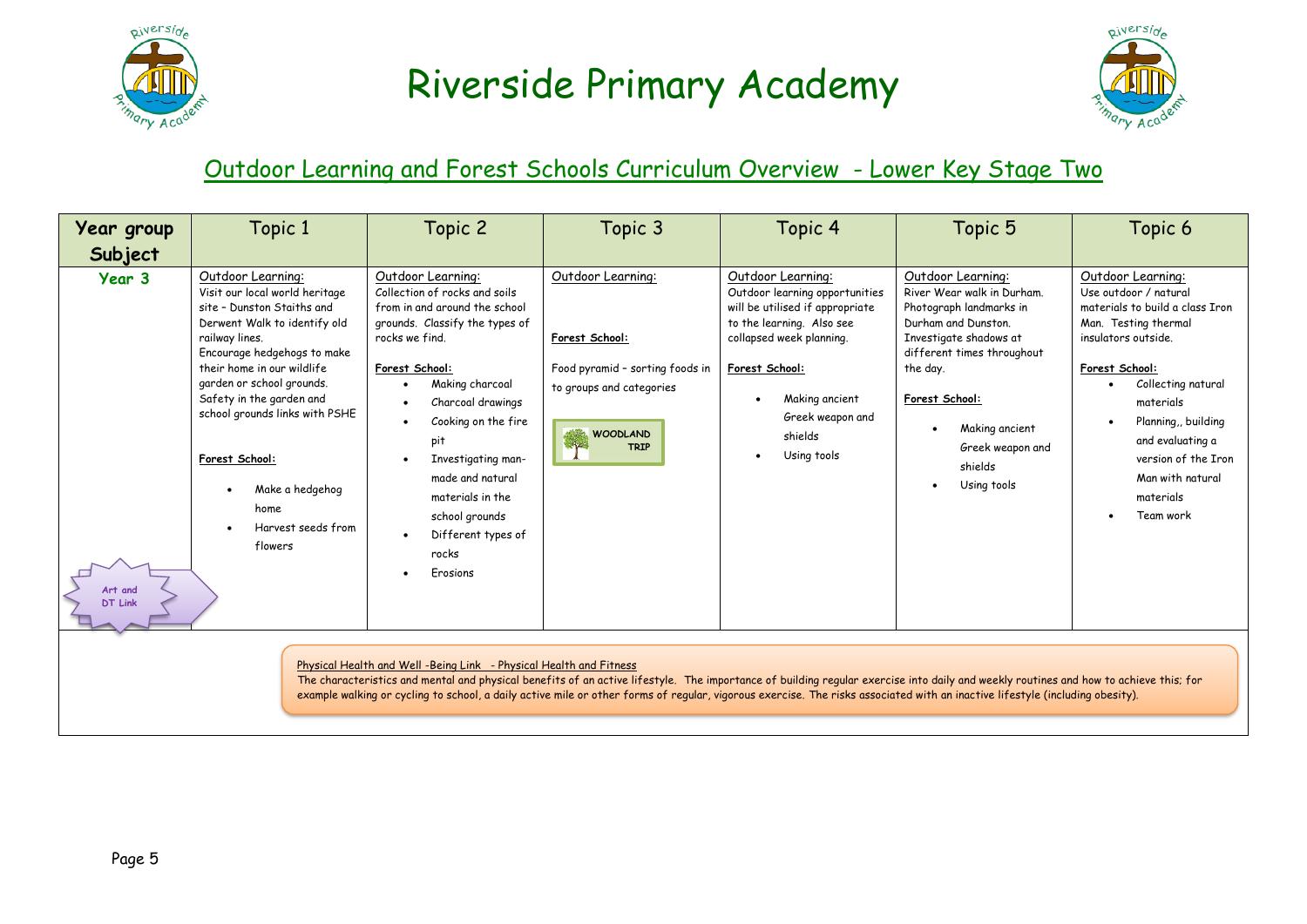



#### Outdoor Learning and Forest Schools Curriculum Overview - Lower Key Stage Two

| Year group                          | Topic 1                                                                                                                                                                                                                                                                                                                                                                                                                                    | Topic 2                                                                                                                                                                                                                                                                                                                                                                                                                                                                                  | Topic 3                                                                                                                                                                                                                                                                                                                                                                                                  | Topic 4                                                                                                                                                                                                                              | Topic 5                                                                                                                                                                                                                | Topic 6                                                                                                                                                                                                                                                                                 |  |
|-------------------------------------|--------------------------------------------------------------------------------------------------------------------------------------------------------------------------------------------------------------------------------------------------------------------------------------------------------------------------------------------------------------------------------------------------------------------------------------------|------------------------------------------------------------------------------------------------------------------------------------------------------------------------------------------------------------------------------------------------------------------------------------------------------------------------------------------------------------------------------------------------------------------------------------------------------------------------------------------|----------------------------------------------------------------------------------------------------------------------------------------------------------------------------------------------------------------------------------------------------------------------------------------------------------------------------------------------------------------------------------------------------------|--------------------------------------------------------------------------------------------------------------------------------------------------------------------------------------------------------------------------------------|------------------------------------------------------------------------------------------------------------------------------------------------------------------------------------------------------------------------|-----------------------------------------------------------------------------------------------------------------------------------------------------------------------------------------------------------------------------------------------------------------------------------------|--|
| Subject                             |                                                                                                                                                                                                                                                                                                                                                                                                                                            |                                                                                                                                                                                                                                                                                                                                                                                                                                                                                          |                                                                                                                                                                                                                                                                                                                                                                                                          |                                                                                                                                                                                                                                      |                                                                                                                                                                                                                        |                                                                                                                                                                                                                                                                                         |  |
| Year 4<br>Art and<br><b>DT Link</b> | Outdoor Learning:<br>Role plays using the outdoor<br>stage for PSHE and RE.<br>Outdoor learning opportunities<br>will be utilised if appropriate<br>to the learning. Also see<br>collapsed week planning.<br>Forest School:<br>Mosaics with<br>natural materials or<br>recyclable materials<br>Sustainability<br>Empathy for our<br>environment<br>Weaving with<br>natural materials                                                       | Outdoor Learning:<br>Using outdoor areas to<br>promote friendship - why is it<br>important? How does it help us<br>spend time with friends?<br>Using the reflective garden.<br>Team building / problem solving<br>activities.<br><b>British Values Link</b><br><b>Mutual Respect</b><br>Forest School:<br>Composting<br>Night line activity<br>Teamwork and<br>friendship<br>Designing, building<br>and evaluating dens<br>in the reflective<br>garden<br><b>WOODLAND</b><br><b>TRIP</b> | Outdoor Learning:<br>Early spring planting in the<br>Wildlife garden or Bee and<br>butterfly beds. Conditions for<br>growing - what are condiditons<br>like after natural disasters.<br>Forest School:<br>Water cycle<br>water butts<br>water conservation<br>Sustainability with<br>links to climate<br>change and natural<br>disasters.<br>Rain / storm sounds<br>using body parts -<br>links to music | Outdoor Learning:<br>Outdoor teambuilding and<br>problem solving activities.<br>Building upon the skills from<br>previous topics.<br><b>British Values Link</b><br><b>Mutual Respect</b><br>Forest School:<br>Team building<br>games | Outdoor Learning:<br>Use the outdoor environment<br>as the setting for making a<br>movie - links with Computing.<br>Forest School:<br>Making fencing to<br>keep animals safe<br>Grouping and<br>sorting living things. | Outdoor Learning:<br>Outdoor learning opportunities<br>will be utilised if appropriate<br>to the learning. Also see<br>collapsed week planning.<br>Forest School:<br>Debate GM crops<br>and use of<br>technology within<br>farming and<br>woodlands and<br>forests.<br>Outdoor scrabble |  |
|                                     | Physical Health and Well -Being Link - Physical Health and Fitness<br>The characteristics and mental and physical benefits of an active lifestyle. The importance of building regular exercise into daily and weekly routines and how to achieve this; for<br>example walking or cycling to school, a daily active mile or other forms of reqular, vigorous exercise. The risks associated with an inactive lifestyle (including obesity). |                                                                                                                                                                                                                                                                                                                                                                                                                                                                                          |                                                                                                                                                                                                                                                                                                                                                                                                          |                                                                                                                                                                                                                                      |                                                                                                                                                                                                                        |                                                                                                                                                                                                                                                                                         |  |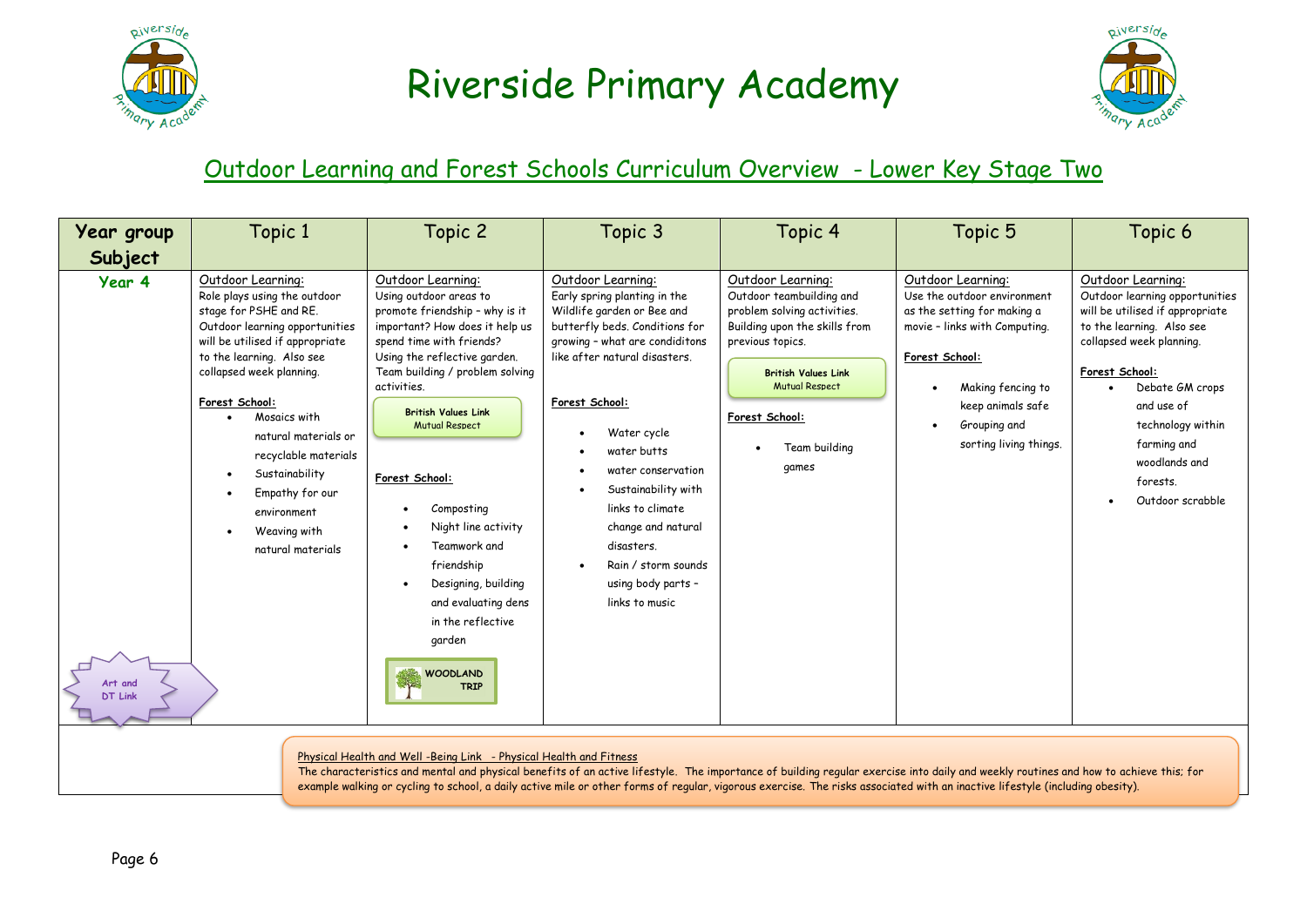



### Outdoor Learning and Forest Schools Curriculum Overview - Upper Key Stage Two

| Year group                                                                                                                                                                                                                                                                                                                                                                                                                                | Topic 1                                                                                                                                                                                  | Topic 2                                                                                                                                                                                                                                                           | Topic 3                                                                                                                                                                                                                                                                                                                                                                                                                                                                                                             | Topic 4                                                                                                                                                                                                                                            | Topic 5                                                                                                                                                                                                                                                                      | Topic 6                                                                                                                                                                                                                                                                    |
|-------------------------------------------------------------------------------------------------------------------------------------------------------------------------------------------------------------------------------------------------------------------------------------------------------------------------------------------------------------------------------------------------------------------------------------------|------------------------------------------------------------------------------------------------------------------------------------------------------------------------------------------|-------------------------------------------------------------------------------------------------------------------------------------------------------------------------------------------------------------------------------------------------------------------|---------------------------------------------------------------------------------------------------------------------------------------------------------------------------------------------------------------------------------------------------------------------------------------------------------------------------------------------------------------------------------------------------------------------------------------------------------------------------------------------------------------------|----------------------------------------------------------------------------------------------------------------------------------------------------------------------------------------------------------------------------------------------------|------------------------------------------------------------------------------------------------------------------------------------------------------------------------------------------------------------------------------------------------------------------------------|----------------------------------------------------------------------------------------------------------------------------------------------------------------------------------------------------------------------------------------------------------------------------|
| Subject                                                                                                                                                                                                                                                                                                                                                                                                                                   |                                                                                                                                                                                          |                                                                                                                                                                                                                                                                   |                                                                                                                                                                                                                                                                                                                                                                                                                                                                                                                     |                                                                                                                                                                                                                                                    |                                                                                                                                                                                                                                                                              |                                                                                                                                                                                                                                                                            |
| Year 5<br>Art and<br><b>DT Link</b>                                                                                                                                                                                                                                                                                                                                                                                                       | Outdoor Learning:<br>Cycling proficiency<br>Safeguarding<br>Forest School:<br>Maps of Dunston<br>Riverside past and<br>present - changes<br>over time<br>Tudor portraits<br>Orienteering | Outdoor Learning:<br>Wellbeing walk in local outdoor<br>spaces. (gibisde)<br>Forest School:<br>Water harvesting -<br>collecting rain<br>water around the<br>school in water<br>butts.<br>Dream catchers -<br>creativity<br>Ice art<br>Using tools<br>orienteering | Outdoor Learning:<br>Pupils research and investigate<br>suitable contributions to make<br>to our outside reading space.<br>Record water levels each day.<br>Forest School:<br>Can we create a<br>$\bullet$<br>rainforest feel<br>within our ourtdoor<br>reading area?<br>Are there any<br>plants which would<br>be suitable and<br>would grow in our<br>climate?<br>How can we create<br>layers or a mini<br>ecosystem?<br>Making rain / storm<br>sounds with body<br>parts - links to<br>music<br>Water collection | Outdoor Learning:<br>Life Cycles - growing<br>vegetables in the planning<br>beds. Re-enactment of the<br>Easter story using the outdoor<br>stage.<br>Forest School:<br>Using tools and<br>natural materials<br>Making wands<br>Potions<br>Planting | Outdoor Learning:<br>Victorian vegetable garden -<br>use the school planting bed to<br>learn about vegetable growth<br>and self-sufficiency.<br>Forest School:<br>Visit Gibside<br>National Trust<br>Walled garden<br>Harvest and use<br>crops to cook in<br>Victorian style | Outdoor Learning:<br>Victorian vegetable garden -<br>use the school to learn about<br>vegetable growth and self-<br>sufficiency.<br>Forest School:<br>Harvest and use<br>$\bullet$<br>crops to cook in<br>Victorian style<br>Stream walk<br><b>WOODLAND</b><br><b>TRIP</b> |
| Physical Health and Well-Being Link - Physical Health and Fitness<br>The characteristics and mental and physical benefits of an active lifestyle. The importance of building regular exercise into daily and weekly routines and how to achieve this; for<br>example walking or cycling to school, a daily active mile or other forms of regular, vigorous exercise. The risks associated with an inactive lifestyle (including obesity). |                                                                                                                                                                                          |                                                                                                                                                                                                                                                                   |                                                                                                                                                                                                                                                                                                                                                                                                                                                                                                                     |                                                                                                                                                                                                                                                    |                                                                                                                                                                                                                                                                              |                                                                                                                                                                                                                                                                            |